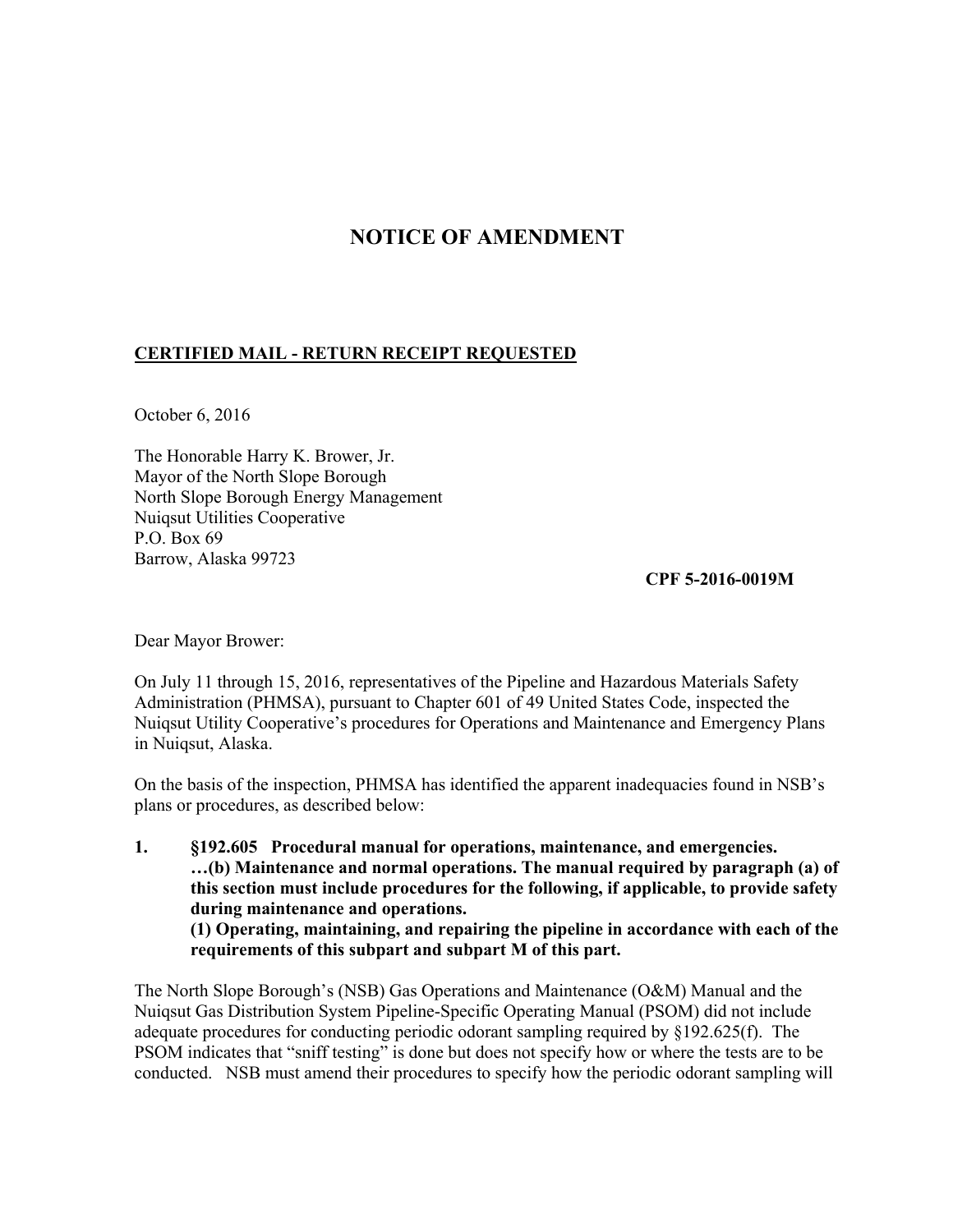be done.

**2. §192.615 Emergency Plans (a) Each operator shall establish written procedures to minimize the hazard resulting from a gas pipeline emergency. At a minimum, the procedures must provide for the following: …(3) Prompt and effective response to a notice of each type of emergency, including the following: …(ii) Fire located near or directly involving a pipeline facility.** 

The NSB's Emergency Plan (pages 183-191 of the O&M Manual) did not contain provisions to address a fire on the pipeline facility. NSB must revise their PSOM to include plans to address a fire at the Pressure Reducing Valve (PRV) station, where high-pressure gas is present and flammable odorant is stored nearby.

**3. §192.615 Emergency Plans (a) Each operator shall establish written procedures to minimize the hazard resulting from a gas pipeline emergency. At a minimum, the procedures must provide for the following: …(4) The availability of personnel, equipment, tools, and materials, as needed at the scene of an emergency.** 

The NSB's Emergency Plan procedures specify the use of two-way radios; however, responders in Nuiqsut are not equipped with two-way radios. NSB must review and amend their Emergency Plan to reflect equipment and tools which available to emergency response personnel in Nuiqsut. The equipment specified in the Emergency Plan must be sufficient for a "prompt and effective response to a notice of each type of emergency," per §192.615(a)(3).

**4. §192.615 Emergency Plans** 

**(a) Each operator shall establish written procedures to minimize the hazard resulting from a gas pipeline emergency. At a minimum, the procedures must provide for the following:** 

**…(10) Beginning action under §192.617, if applicable, as soon after the end of the emergency as possible.** 

The NSB's Emergency Plan procedures did not include provisions to initiate an investigation following the emergency response. NSB must amend their Emergency Plan to specific procedures for beginning investigation of failures following an emergency.

**5. §192.617 Investigation of failures. Each operator shall establish procedures for analyzing accidents and failures, including the selection of samples of the failed facility or equipment for laboratory examination, where appropriate, for the purpose of determining the causes of the failure and minimizing the possibility of a recurrence.**